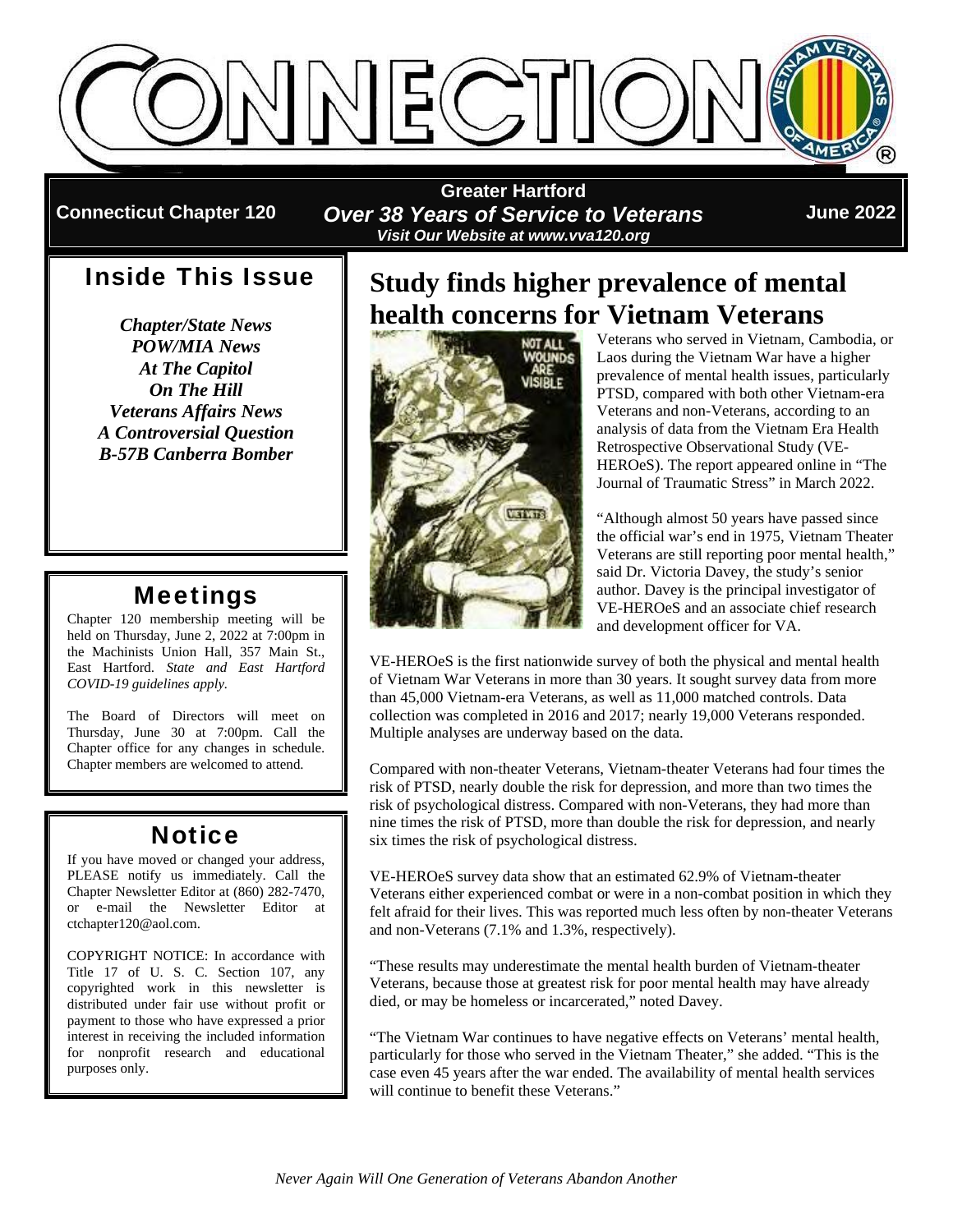| <b>CHAPTER 120 OFFICE</b>                                                                                                                   | 568-9212                                                 | <b>Chapt</b>                 |
|---------------------------------------------------------------------------------------------------------------------------------------------|----------------------------------------------------------|------------------------------|
| <b>Board of Directors</b><br>Paul Barry<br>Patricia Dumin<br>Peter Galgano<br>Ken Lewis<br>Leigh Lovering                                   | 569-3530<br>620-4131<br>828-1999<br>416-5276<br>528-8312 | Chap<br>Chapter<br>follows   |
| <b>Executive Officers</b><br>Bob Burgess, President<br>Frank Zizzamia, Vice President<br>Roger Anderson, Treasurer<br>Peter Lund, Secretary | 646-0205<br>569-0705<br>528-4338<br>644-9770             | Office<br>Preside<br>Vice Pr |
| <b>VVA Service Representatives</b><br>John Cutler<br>E-Mail: VVA.Service.Rep@att.net                                                        | 282-7470                                                 | <b>Secreta</b><br>Treasu     |
| Gerald Fabry, MD<br>E-Mail: gerfab@comcast.net                                                                                              | 884-7271                                                 | <b>Board</b><br>Paul Ba      |
| Gary Waterhouse<br>E-Mail: gwaterhouse@cox.net                                                                                              | 656-0430                                                 | Ken Le                       |
| <u>Membership</u><br>Frank J. Mello, Jr.<br>E-Mail: Fmello336@yahoo.com                                                                     | 604-3879                                                 | State O<br>Roger $A$         |
| <b>Women Vietnam Veterans</b><br>Patricia Dumin                                                                                             | 620-4131                                                 | Ken Le<br><b>Electic</b>     |
| <b>Product Sales</b><br>Leigh Lovering<br>Ihlovering@gmail.com                                                                              | 528-8312                                                 | Ken Le                       |
| <b>Newsletter/Website</b><br>John Cutler<br>E-Mail: ctchapter120@aol.com                                                                    | 282-7470                                                 | Congr                        |
| <b>Notary Public</b><br>Gary Gazdzicki, Sr.                                                                                                 | 812-5703                                                 | The '<br>Veter:              |
| <b>Vet Centers</b><br>Hartford (Area Code 860)<br>New Haven (Area Code 203)<br>Norwich (Area Code 860)<br>Danbury (Area Code 203)           | 563-8800<br>932-9899<br>887-1755<br>790-4000             | $JUN$ 2                      |

*All Telephone Numbers are Area Code 860 unless otherwise noted* 

## **Birthday Wishes**

Birthday wishes go to our members born in June. May you have many more!

| Moe Armstrong         |
|-----------------------|
| Bo J. De Alba         |
| Gary M. Gazdzicki Sr. |
| Donald Kelly          |
| Leland E. Moulton     |
| James M. Parent       |
| Arthur N. Steben, Jr. |
| George W. Washington  |

 $Dorothy$  Barry *Bo J. De Alba Robert Dowding*   $Joseph S.$  *Hachey Donald Kelly Harry Kiernan Leland E. Moulton Jeff Nielsen James M. Parent Ronald Pariseau Arthur N. Steben, Jr. Robert Stepanian* 

# *Happy Birthday!*

#### *Chapter/State News*

### **Chapter Elections**

r 120 elections were held on May 5, 2022. Results of that election are as follows:

#### **Officers**

**President:** Bob Burgess **Vice President:** Frank Zizzamia **Secretary:** Peter Lund **Trer:** Roger Anderson

#### **Board of Directors**

| Paul Barry | Patricia Dumin | Peter Galgano |
|------------|----------------|---------------|
| Ken Lewis  | Leigh Lovering |               |

#### **Council Delegates**

| Roger Anderson | Paul Barry     | <b>Bob Burgess</b> |
|----------------|----------------|--------------------|
| Ken Lewis      | Frank Zizzamia |                    |

#### **Example 1 EXEC 1 ELECTIONS**

wis Peter Lund Tim Siggia

*Congratulations to All!* 

## **The Wall That Heals**

**Veterans Memorial Park Norwalk CT**  AT 8:30 AM – JUN 5 AT 2:00 PM EDT



THE WALL THAT HEALS VIETNAM VETERANS MEMORIAL REPLICA & MOBILE EDUCATION CENTER A PROGRAM OF THE VIETNAM VETERANS MEMORIAL FUND FOUNDERS OF THE WALL

The Wall That Heals will be in Norwalk CT from June 2 through June 5, 2022 at the Veterans Memorial Park Norwalk, CT. The Wall is being sponsored by The Military & Veterans Liaison

Committee of Norwalk and The Frank C. Godfrey American Legion Post 12.

The three-quarter scale Wall replica is 375 feet in length and stands 7.5 feet high at its tallest point. With the replica at this size, visitors are able to experience The Wall rising above them as they walk towards the apex, a key feature of the design of The Wall in D.C.

Like the original Memorial, The Wall That Heals is erected in a chevron-shape and visitors are able to do name rubbings of individual service member's names on The Wall. The names are listed in order of date of casualty and alphabetically on each day. Beginning at the center/apex, the names start on the East Wall (right-hand side) working their way out to the end of that wing, picking up again at the far end of the West Wall (left-hand side) and working their way back in to the center/apex. The first and last casualties are side by side at the apex of the Memorial.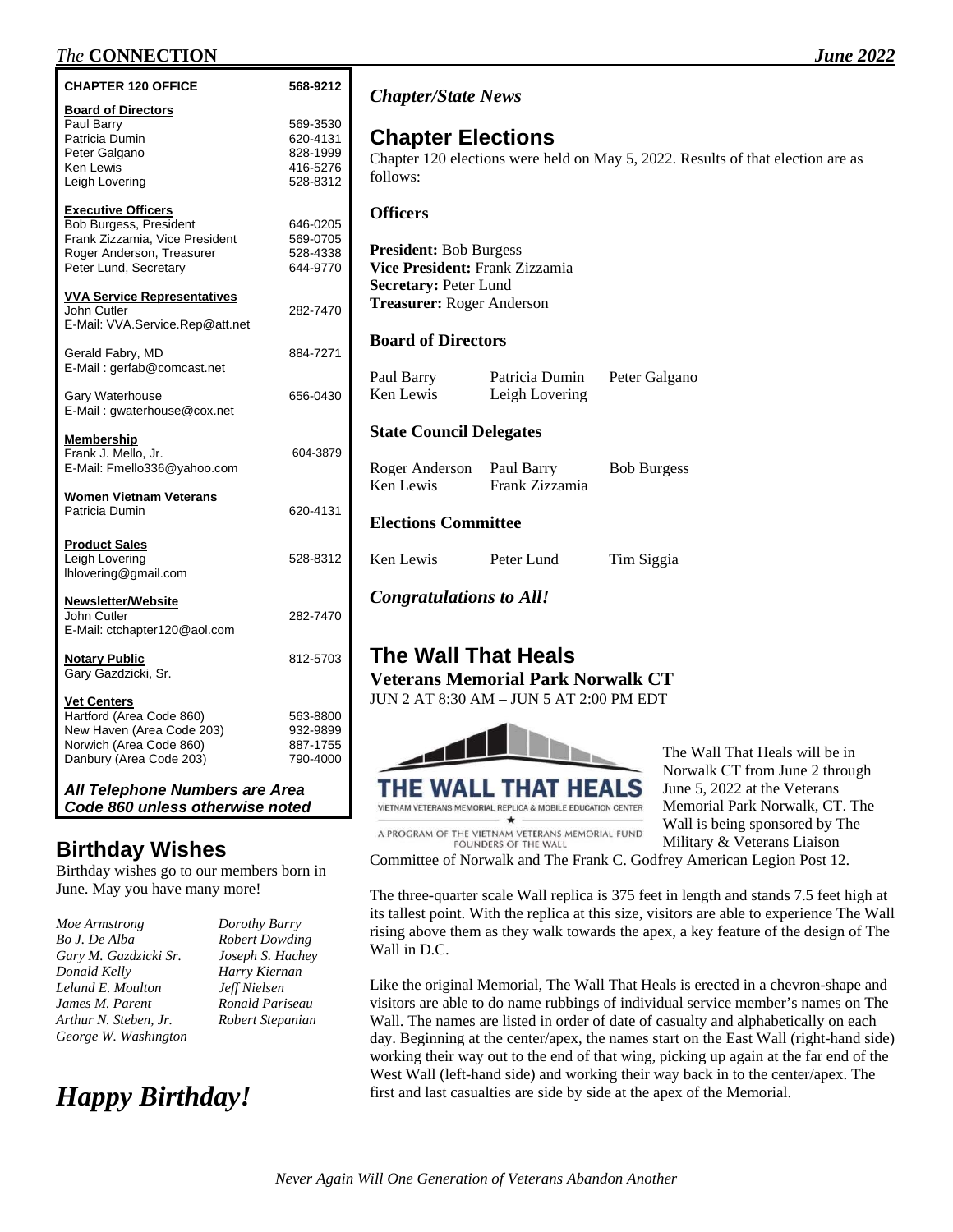The replica is constructed of Avonite, a synthetic granite, and its 144 individual panels are supported by an aluminum frame. Modern LED lighting from the top of The Wall provides readability of The Wall at night.

#### **About The Military & Veterans Liaison Committee**

The Military & Veterans Liaison Committee supports all City of Norwalk's residents who are serving on active duty, National Guard, or Reserves, and all veterans. Our goal is to facilitate the City of Norwalk's services to its resident Service Members, Veterans, and their families; and to provide benefits and programs similar to those available on active duty bases and stations. Our focus areas are Business and Employment, Education, Finance, Healthcare (including counseling and substance abuse), Housing, Legal, and Military (those still serving). See: https://norwalkvets.org/

#### **About The Frank C. Godfrey American Legion Post 12**

The Frank C. Godfrey American Legion Post 12 was founded in 1919 in Norwalk CT upon the return of our WW1 veterans. The Post recently celebrated its 100th birthday. The post continues to serve our veterans and their families. The American Legion is the largest group of wartime veterans. The four basic principles of the American Legion are Veterans Affairs and Rehabilitation, National Security, Americanism and Children & Youth.

\_\_\_\_\_\_\_\_\_\_\_\_\_\_\_\_\_\_\_\_\_\_\_\_\_\_\_\_\_\_\_\_\_\_\_\_\_\_\_\_\_\_\_\_\_\_\_\_\_\_\_

### *POW/MIA News*



## **Still Missing - MIAs Unaccounted for**

The fate of many Americans who fought in Southeast Asia is still unknown decades after the war ended. There are even more "missing in action" from World War II and the Korean War. The Vietnam War has the smallest percentage of the originally listed MIAs still unaccounted for. "Accounted for"

is defined by law to mean the individuals have returned alive or their remains have been recovered and identified. At this point, essentially all unaccounted for MIAs have been declared dead or are presumed to be dead. They are counted in the number of war deaths.

WORLD WAR II Originally Missing - 73,689 Still Unaccounted for - 72,348

KOREAN WAR Originally Missing - 8,156 Still Unaccounted for - 7,544

VIETNAM WAR Originally Missing - 2,640 Still Unaccounted for - 1,584

There are two Americans still missing from the Persian Gulf War (1990-91), three from the Iraq War (2003-11) and none from the Afghanistan War (2001-21).

#### *At The Capitol*



## **Veterans Bills signed into Law**

Three veteran related bills were signed into law at the end of the 2022 Connecticut General Assembly session.

**Public Act No. 22-34 (HB 5367)**  This bill includes:

> The Commissioner of Motor Vehicles shall, at the request of any veteran or member of the armed forces who received a campaign medal, issue special registration marker

plates to indicate service during a period of war. Such plates shall bear the words "(Name of War) Veteran" and shall be designed in consultation with the Commissioner of Veterans Affairs. The plates shall expire and be renewed as provided in section 14-22. The Commissioner of Motor Vehicles shall charge a fee for such plates, which fee shall cover the entire cost of making such plates and shall be in addition to the fee for registration of such motor vehicle. No use shall be made of such plates except as official registration marker plates. The law added Afghanistan (October 24, 2001 to August 30, 2021), and Iraq (March 19, 2003 to December 31, 2011, or June 1, 2014, to December 9, 2021).

- Establishes a task force to (1) evaluate state property tax exemptions, abatements and other relief granted to veterans, (2) make recommendations concerning whether any such state veterans property tax relief should be adjusted to more effectively align with the intent, at the time of enactment, for such relief, and (3) create a list of municipalities in the state that have enacted local veterans property tax relief and specify the nature of such relief in each such municipality. Not later than January 1, 2023, the task force shall submit a report on its findings and recommendations to the joint standing committees of the General Assembly having cognizance of matters relating to military and veterans' affairs and planning and development, in accordance with the provisions of section 11-4a of the general statutes. The task force shall terminate on the date that it submits such report or January 1, 2023, whichever is later.
- Any municipality, by vote of its legislative body or, in a municipality where the legislative body is a town meeting, by vote of the board of selectmen, may provide that any veteran, as defined in section 27-103 of the general statutes, as amended by this act, whose federal adjusted gross income is fifty thousand one hundred dollars or less shall be entitled to an exemption from the tax imposed under chapter 203 of the general statutes on any dwelling owned and occupied by such veteran as such veteran's primary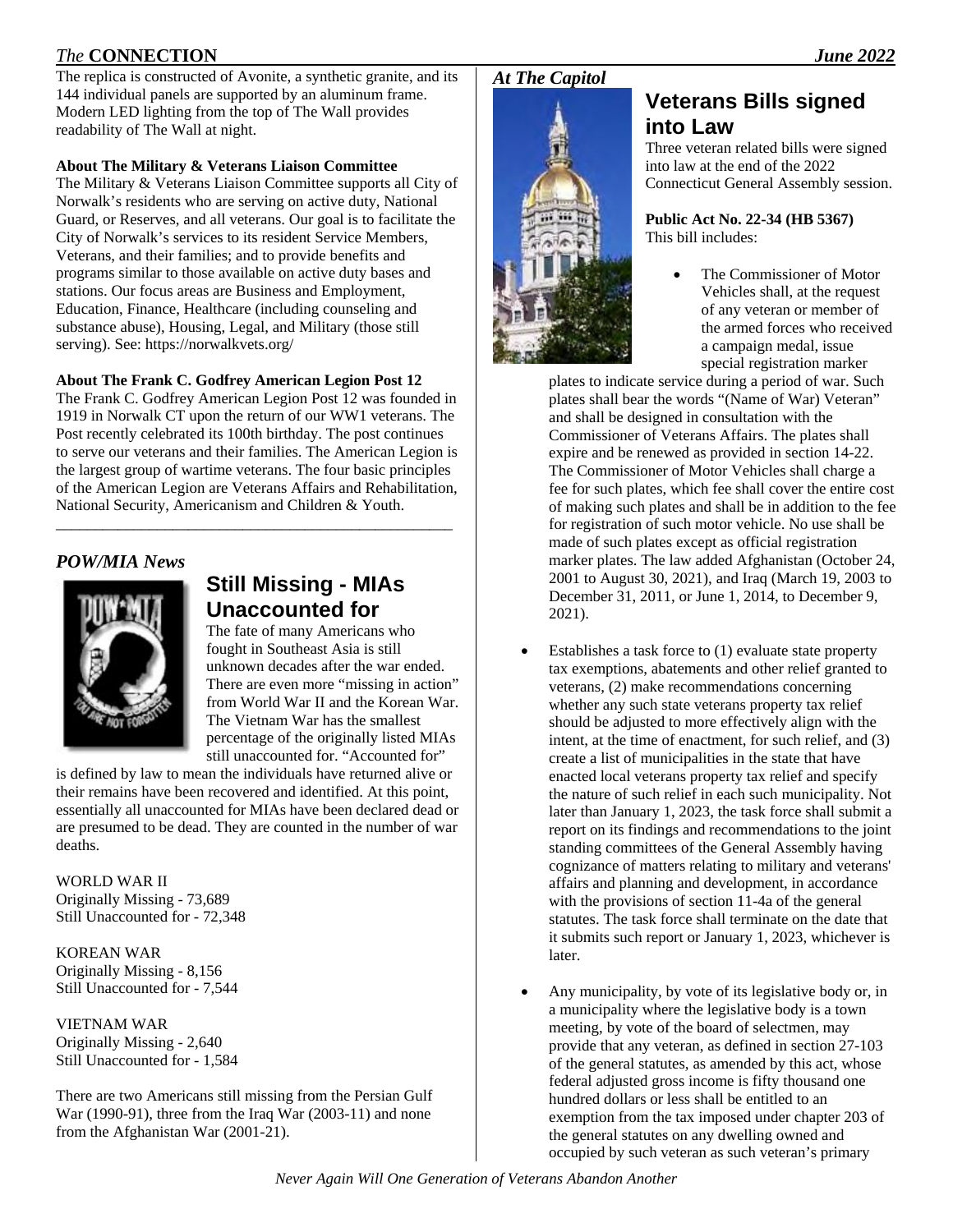Makes technical corrections to several sections of the State statutes.

#### **Public Act No. 22-62 (HB 5368)**  This bill includes:

- The organization of the Governor's Foot Guards, control of the Military Department's morale, welfare and recreation programs and gifts, grants and donations from public or private sources.
- The Adjutant General may issue a military funeral honors ribbon to any member of the National Guard or organized militia or other military personnel who satisfactorily performs as a member of an honor guard detail pursuant to section 27-76 of the general statutes.

#### **Public Act No. 22-63 (HB 5373)**

This bill adds the following to Section 48-1 of the general statutes:

 If the United States Attorney, or the United States District Court, for the district of Connecticut waives exclusive jurisdiction in any matter relating to a violation by a minor, as defined in section 1-1d, of federal law within the boundaries of any military installation of the United States Department of Defense located on any land provided for in subsection (a) of this section, the state shall exercise concurrent jurisdiction with the United States over such military installation in such matter.

\_\_\_\_\_\_\_\_\_\_\_\_\_\_\_\_\_\_\_\_\_\_\_\_\_\_\_\_\_\_\_\_\_\_\_\_\_\_\_\_\_\_\_\_\_\_\_\_\_\_\_



Air Force pilots have always wondered why Navy planes need tail hooks. Well, here's the answer. After a tough day of flying on an aircraft carrier. the planes are always washed, and they use the hooks to hang the planes over the side to dry.

Now you know...

#### *On The Hill*



## **Tester Presses VA Officials on Increased Oversight of Care for Veterans**

At hearing, Chairman also heard from VA OIG Inspector General on critical need for VA to broaden awareness of the OIG's recommendations

Chairman Jon Tester led a Senate Veterans' Affairs Committee hearing on May 11 to evaluate the quality of veterans' health care within the Department of Veterans Affairs (VA) and in the community, where he pressed Assistant Under Secretary for Health for Discovery, Education and

Affiliate Networks Dr. Carolyn Clancy on VA's steps to prevent veteran abuse and employee misconduct at facilities across the country.

"Many IG recommendations could be applied across VA to ensure similar problems don't occur at other facilities," Tester said to Dr. Clancy. "Does VA review IG reports and look for ways to prevent potential problems across the system?"

"We do indeed," replied Clancy. "…We have long-had daily meetings about what's happening and what are we hearing from the field—but this was more of a headquarters activity. During the pandemic, this became the glue that held the system together. And it has had a fundamental impact on our high reliability journey, as well as our ability to provide care to veterans during the pandemic, because it became a matter of sharing equipment and people as we needed. But that also became the place to say, we've had a problem here, and people ask questions—that's a new thing."

VA also assured Tester that they are reporting on quality measures required under the VA MISSION Act to ensure veterans can make informed decisions about their health care options.

During the second panel, Tester questioned VA Inspector General Michael Missal on the Department's role in implementing VA Office of Inspector General (OIG) recommendations across its health care system. Missal stressed the critical need for VA to broaden awareness of the OIG's recommendations.

Tester is leading the push in Congress to ensure the VA OIG has the critical tools to detect waste, fraud, and abuse with essential subpoena testimony authority during the course of its inspections, reviews, and investigations through his bipartisan Strengthening Oversight for Veterans Act. Last September, the Chairman also led a bipartisan call to VA Secretary McDonough, urging the Department to address oversight failures at VA medical facilities nationwide.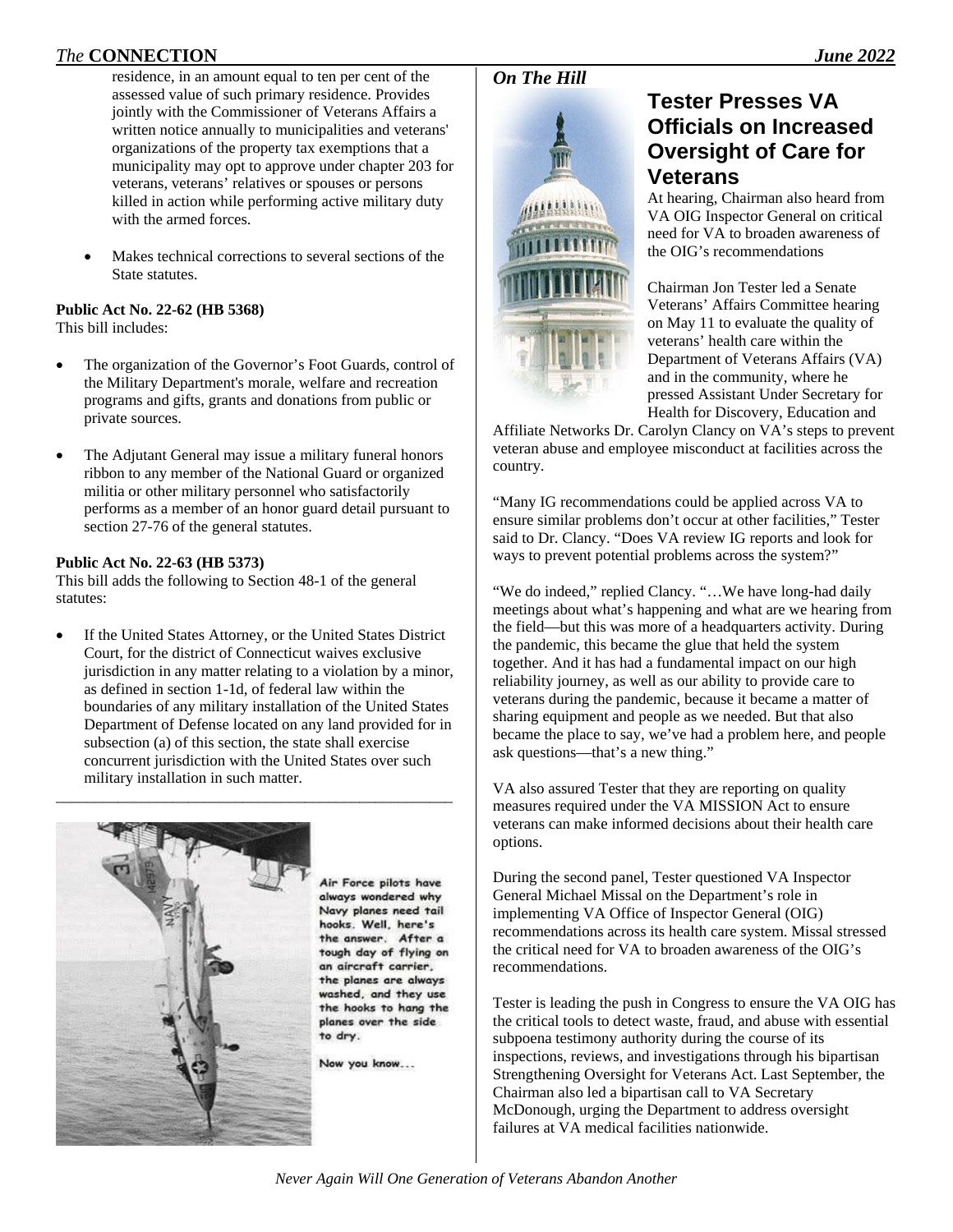## **Congress bestows its highest honor on WWII merchant marines**

Congress has bestowed its highest honor on merchant mariners who fought in World War II, almost eight decades after the conflict in which more than 8,000 of them were killed.

More than two years after Congress voted to approve the award, leaders on Capitol Hill on Wednesday May 18 awarded the Congressional Gold Medal to surviving merchant mariners who provided equipment, food, fuel and other materials to military troops around the world during World War II. While they suffered what was thought to be the highest per capita casualty rate in the war, they did not receive veteran status until 1988 because they are not a branch of the military.

Dave Yoho, a 94-year-old veteran of the service, said at the ceremony in Statuary Hall that he and his fellow mariners "brought home the scars of war" but were forgotten.

"This war ended before most of you were born, but there was a sense of patriotism" among those who served, Yoho said. He was accompanied by another merchant marine veteran whom Yoho said was 101 years old.

The U.S. Merchant Marine provided goods in many different arenas during the war, including at the invasion of Normandy. The legislation passed by Congress in March 2020 awarding the medal cites a 1944 New York Times article that said the Normandy invasion "would not have been possible without the Merchant Marine.?

Congressional leaders thanked the mariners for their service and said it was long overdue.

"Thank you for being there when others weren't watching," said House GOP Leader Kevin McCarthy. "This is a beautiful medal."

Senate Republican Leader Mitch McConnell said merchant marines had paid "far, far more than its share."

Democratic Rep. John Garamendi of California, one of the original sponsors of the legislation, said it had taken Congress 50 years to award the medal. He noted that the veterans' successors are still on the seas providing goods around the world.

The medal will be displayed in the American Merchant Marine Museum in New York.

### **Receive "The Connection" by E-Mail**

The monthly Chapter 120 newsletter, *The Connection*, is available by e-mail. Currently, 100 members receive the newsletter by e-mail, saving the Chapter over \$1,600 in printing and postal fees annually. The newsletter is available in Adobe format (.pdf), attached to your e-mail. If you wish to receive the newsletter via e-mail, please e-mail the newsletter editor at ctchapter120@aol.com

### *Veterans Affairs News*

#### *From Government Executive*



## **As Turnover Soars, Most VA Employees Say They Were Not Emotionally Supported During the Pandemic**

Front-line employees at the Veterans Affairs Department are reporting high levels of stress and limited assistance to deal with their mental health, according to a new survey by the agency's inspector general, contributing to VA's record-high turnover.

While VA took several steps since the outset of the COVID-19 pandemic to address employee well-being, the workforce remained largely unaware of those efforts. Regional and facility leadership overwhelmingly reported to the IG that they knew about the department's steps to address employees' mental health needs, but that largely did not trickle down to the clinical staff. Just 40% of the health care staff knew about efforts to provide emotional support resources.

Middle management similarly appeared unaware of the resources made available for them. Just 12% of "service-line leadership" said they knew about the "rapid response consultations" VA offered during the pandemic to provide assistance to the supervisors for leading in a virtual environment and meeting employee support needs.

Just 38% of clinical staff said management was responsive to their concerns during the pandemic. A slight majority of those workers said VA was not adequately providing emotional support. The IG received responses from more than 8,000 employees for its survey.

From its initial COVID-19 response plan, VA recognized it would need to account for employee "recovery" and set out to provide additional mental health services for staff. The department's National Center for Organizational Development led the effort, though several offices—such as its chaplain service and the Office of Mental Health and Suicide Prevention—were also involved. VA installed employee support teams at facilities, solicited employee reflection videos, launched webinars on self-care and established a "wall of honor" for employees who died from COVID-19. Those who engaged with VA's offerings generally found them to be helpful, the IG found.

"Greater awareness and encouragement could lead to increased utilization of resources, a better sense of facility support for employees experiencing distress, and improved organizational resilience," the auditors said.

VA conducted its own survey in December, frontline staff "exhibited a diminished capacity to deal with the stresses and demands of the work environment." About one-in-five workers said they were experiencing more burnout than usual and onein-four said they felt high or extreme levels of stress from the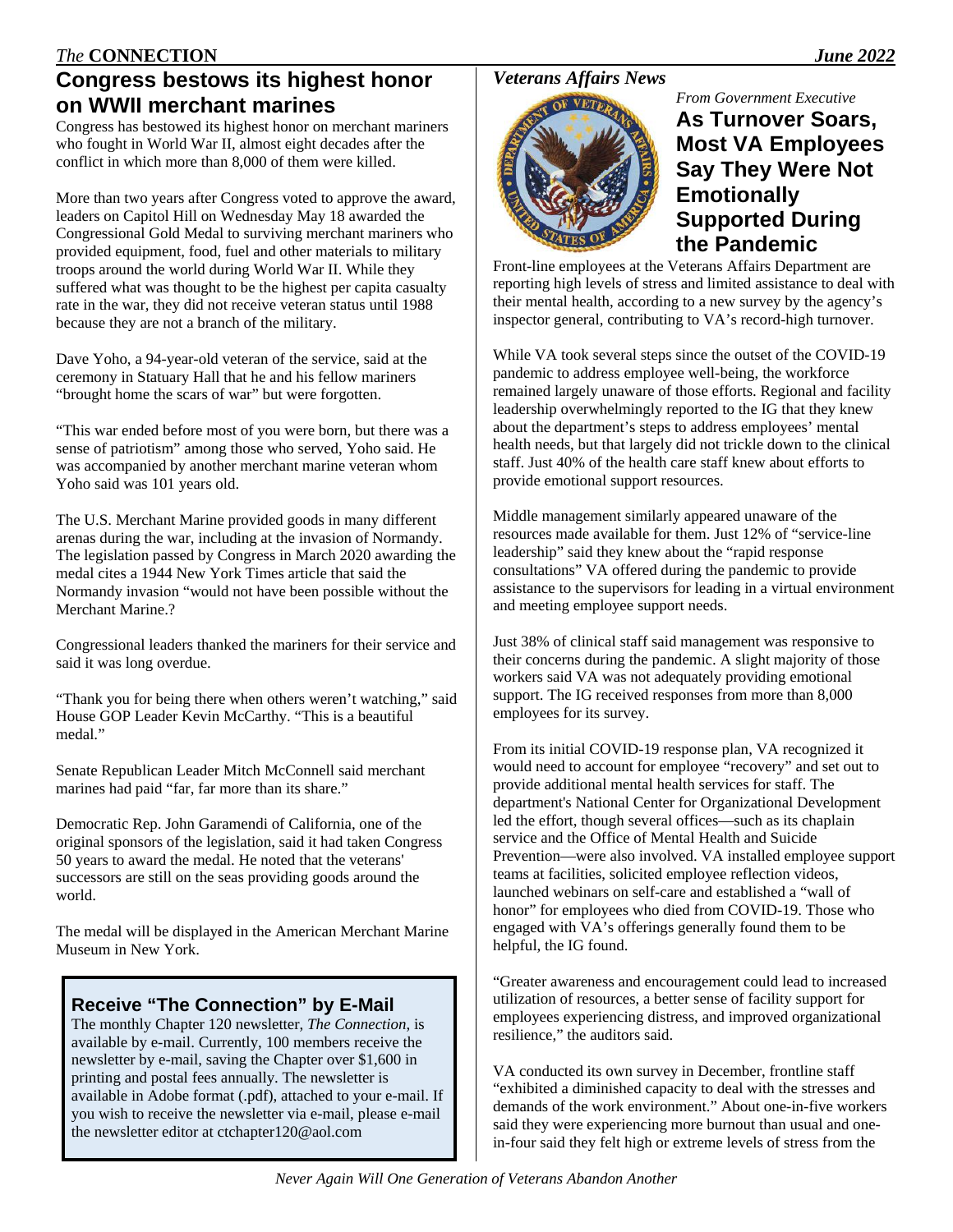pandemic. Overly stressed employees frequently engaged in "interpersonal challenges and conflict," VA said.

In November, VA launched its Reducing Employee Burnout and Optimizing Organizational Thriving (REBOOT) Task Force to help improve worker well-being and reduce turnover. In response to the IG's findings, VA said the task force is already working on addressing the issues identified in the report and is focused on "supporting the individual resilience of employees."

"The VHA recognized in the second half of FY21 that there needed to be a more strategic approach to supporting employees that addressed not just the employee well-being factors connected with burnout, but also the organizational design factors that are major contributors to burnout as well," VA said.

In a speech in February, VA Secretary Denis McDonough acknowledged that VA was losing employees to burnout and announced 10 steps to better reward the workforce. Those included upping retention bonuses and lifting the caps on some employees' pay. VA is currently experiencing its worst turnover rate in 15 years, and is anticipating needing to hire 15,000 nurses per year for the next five years.

"You've had to cover for thousands of colleagues who were sick and unable to work, meaning even longer hours and later nights," the secretary said.

VA employees have, since the outset of the pandemic, complained of dire and, at times, unsafe working conditions, though most have acknowledged things have largely improved since those first months. Still, many facilities experienced staffing shortages as new waves of the pandemic forced thousands of employees to miss work at any given time. VA said its task force is currently soliciting and evaluating recommendations and hopes to implement changes by December.

"The VHA knows that burnout is an imperative organizational issue," the department said, "and is committed to implementing actions to address system stressors that contribute to burnout as well as promoting initiatives that foster joy and wellbeing in the workplace."

### **Massachusetts settles with families of Holyoke Soldiers' Home victims**

Massachusetts has agreed to pay \$56 million to settle a classaction lawsuit brought by the families of veterans who died or became sick after contracting COVID-19 at a state-run veterans' care center during one of the deadliest outbreaks at a long-term care facility in the U.S., officials said Thursday May 12.

The families of 84 veterans who died during the outbreak at the Holyoke Soldiers' Home will receive a minimum of \$400,000 each, while other veterans who contracted the disease and survived will receive a minimum of \$10,000 under terms of the settlement that still requires a federal judge's approval.

"The suit contends that what happened at the Soldiers' Home was so severe that it rose to the level of a deprivation of the

veterans' constitutional rights to be free from harms recklessly created by the government," Tom Lesser, one of the families' attorneys, said in a statement.



"No amount of money can bring back the veterans who died or erase the pain and suffering that this tragedy needlessly caused those veterans and their families, but justice required that those wrongs not go unaddressed," he said. "This settlement recognizes that the tragedy was preventable and never should have happened."

The number of COVID-19 deaths had previously been reported at about 76, but the higher number reflects further investigation by the state and includes veterans who contracted the disease but did not have it listed as a cause of death on their death certificate, Michael Aleo, another of the plaintiffs' lawyers said.

Former U.S. Attorney Donald Stern will serve as the settlement claims administrator and determine how much each family will receive.

The terms of the settlement will cover veterans who lived at the facility at any time between March 1, 2020 and June 23, 2020 and who became ill or died from COVID-19 during that period. The settlement amount also covers attorneys' fees.

Gov. Charlie Baker plans to file legislation seeking \$56 million for the claims fund in the coming weeks.

"The COVID-19 outbreak at the Holyoke Soldiers' Home was a terrible tragedy. While we know nothing can bring back those who were lost, we hope that this settlement brings a sense of closure to the loved ones of the veterans," Baker said in a statement.

The coronavirus tore through the home in the spring of 2020 infecting both residents and staff.

An investigation by a former federal prosecutor hired by Baker found that management made several "utterly baffling" decisions that allowed the virus to spread almost unchecked, such as combining two locked dementia units, both of which already housed some residents with the virus. As many as 40 residents were placed in a space designed for 25.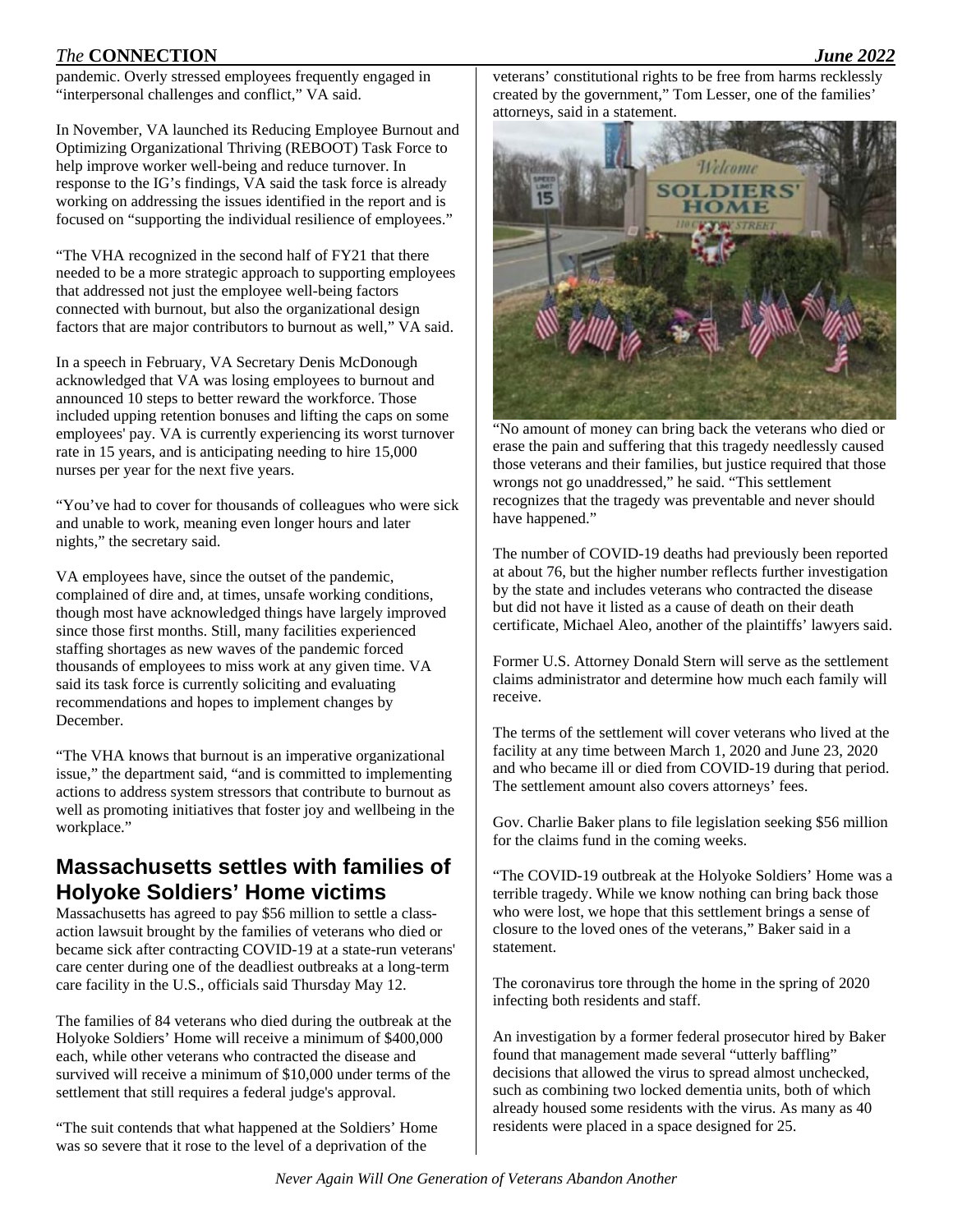The suit was originally filed in July 2020 by the family of Joseph Sniadach, an 84-year-old Korean War veteran who died at the home on April 27, 2020. Other veterans and their families were later added.

The defendants were four former leaders at the home and the state Secretary of Health and Human Services, the state agency that oversees the facility. Claims against the five will be dropped when the settlement is approved.

The outbreak led to criminal neglect charges against the home's former superintendent and medical director, but the charges were dismissed by a judge last year. The state attorney general has appealed.

The state Inspector General last month released a report saying the superintendent at the time of the outbreak should not have been hired in the first place because he lacked the temperament and skills to run such a facility.

The state has announced plans to build a new \$400 million home to replace the current 240-bed facility that was built in the early 1950s.

\_\_\_\_\_\_\_\_\_\_\_\_\_\_\_\_\_\_\_\_\_\_\_\_\_\_\_\_\_\_\_\_\_\_\_\_\_\_\_\_\_\_\_\_\_\_\_\_\_\_\_

*From Vietnam Magazine*  **A Controversial Question**  By Erik Villard

## **Did Local Beer Contain Formaldehyde?**



While the United States exported a variety of domestic beers to South Vietnam during the war, including Pabst Blue Ribbon, Schlitz.and Budweiser, two local varieties - 33 Beer and Tiger Beer - were cheaper and always available if American brands could not be found. Many U.S. service members discovered that the Vietnamese beers varied in taste from batch to batch, sometimes having particularly bitter notes, a vinegar aftertaste or an odor reminiscent of formaldehyde, a chemical used in building materials, industrial disinfectants and preservatives for

funeral homes and medical labs.

The popular 1987 comedy Good Morning, Vietnam starring Robin Williams contained a reference to the use of formaldehyde, further cementing the rumor in popular memory. Despite widespread speculation that 33 Beer and Tiger Beer contained formaldehyde, there is no evidence to support that belief Micro amounts of formaldehyde are created in the fermentation process during brewing, which applies to all beers everywhere, but that natural process is different from adding formaldehyde as a preserving agent.

The popular 33 Beer (Ba Muoi Ba for three-ten-three in Vietnamese) originated in France (Biere 33) using a German recipe in the late 19th century. The label "33" referred to the original 33 centiliter (11.2 ounce) bottle that the brand used. France established a brewery in Saigon during the early 20th century, and production continued when South Vietnam became an independent nation. The other staple lager in southern Vietnam was first brewed in Saigon in 1909 by Frenchman Victor Larue and officially named Biere Larue but was more commonly called Tiger Beer after the image on the label.

Both brands retained their original brewing recipe and manufacturing process in the 1960s and '70s. Inconsistent storage conditions (including excessive exposure to light and heat), plus occasional problems with raw materials (malts, hops, etc.) sometimes led to differences in.quality from batch to batch.

A few other bits of wartime beer trivia: American canned beers exported to Vietnam were not made with the then relatively new "pop-top" opener. The troops needed a "church key" can opener or other sharp implement to puncture the lid. The two Vietnamese beers had slightly more alcohol content than their American counterparts - around 5.5 percent versus a range of 3.2 - 5 percent. Like Budweiser but unlike most other U.S. brands of the era, Vietnamese beers used fermented rice in the brewing process.

In 1975, after the war, the Vietnamese government changed the name Ba Muoi Ba to Ba Ba Ba (333) to distance the brand from associations with French colonial rule. Now produced as 333 Premium export Beer by Sabeco Brewery in Vietnam, it is still one of country's most popular beers. Biere Larue continues to be produced by Vietnam Brewery Ltd. and should not be confused with the Singapore brand Tiger Beer, sold by the same company. Both 333 and Biere Larue remain lagers, but their recipes have changed since the Vietnam War to accommodate modern and more international tastes.

*Dr. Erik Villard is a Vietnam War specialist at the US. Army Center of Military History at Fort McNair in Washington D. C.* 

*From Vietnam Magazine* 

## **B·57B Canberra Bomber**

On Nov. 1, 1964, a Viet Cong mortar attack on Bien Hoa Air Base near Saigon destroyed five B-57B Canberra bombers and two helicopters, while damaging 13 additional B-57B aircraft. That attack largely reflected Canberra losses during the war most occurred on or close to the ground. For example, four of the bombers that arrived on Aug. 5, 1964, the first deployment of U.S. combat jets to South Vietnam, were lost in poor weather. Originally intended as a nuclear-strike platform, the B-57's outstanding ordnance load and ability to loiter over targets made it the ideal plane for ground support and interdiction efforts during the war's early years.

The U.S. Air Force decided in 1951 to add the British-made English Electric Canberra B2 to its bomber fleet and selected Glenn Martin Co. to manufacture it under license. Martin's version, the B-57A Canberra, reduced the crew from three to two while adding wingtip fuel tanks and a low-drag revolving